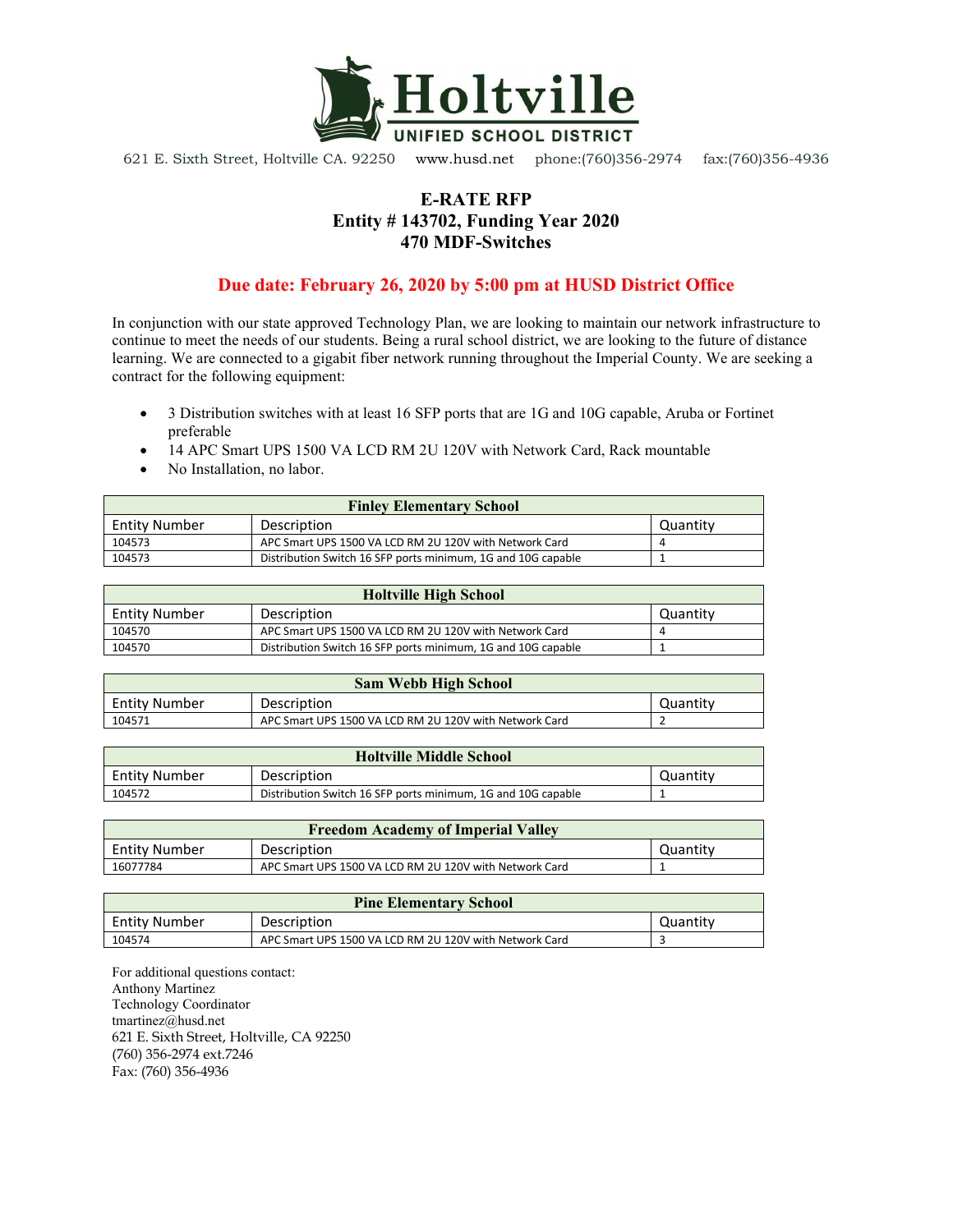#### HUSD TECHNOLOGY DEPARTMENT

#### **The Holtville Unified School District is requesting proposals for Year 20 (2020) E-Rate program.**

#### **Section 1 - Instructions to Bidders**

- 1. Award of this proposal is contingent upon the approval of funding from the Schools and Libraries Universal Service Administrative Company. The successful bidder agrees to bill and receive a portion of the payment for the provisions of goods and services described herein directly from the Universal Service Administrative Company ("USAC"), and/or the Schools and Libraries Division ("SLD"). Holtville Unified School District (HUSD) and the successful bidder will act in a reasonable manner and comply with any Schools and Libraries Universal Service Fund Program requirements. Contract will take effect on July 1, 2020 and continue through September 30, 2020. Should a contract extension be agreed to by the HUSD, the vendor and permitted by the Schools and Libraries Service Administrative Company, the contract may be extended accordingly.
- 2. If a contract(s) is/are to be awarded as a result of this Request for Proposals, it shall be awarded to the bidder who is responsible and whose proposal provides the best potential value to the Holtville Unified School District. Responsible means the capability in all respects to perform fully the contract requirements and the integrity and reliability to assure performance of the contract obligations.
- 3. 2 printed, bound copies of RFP's including all required documents must be received by 5:00 PM local time  $(PST)$  on February 26<sup>th</sup>, 2020. Proposals received after this time and date will NOT be accepted for the bid process and returned to the vendor. Bidders are solely responsible for ensuring timely receipt of their proposal
- 4. The System Vendor Response Form is a required document and must be submitted with the printed, bound copies as well as in electronic format on CD.
- 5. Send proposals and electronic copies in a sealed envelope via postal service, FedEx, etc. to:

Holtville Unified School District MDF Switches Attention: Anthony Martinez 621 E.  $6<sup>th</sup>$  Street Holtville, CA 92250

- 6. All received RFP's will be opened at 8:30am local time (PST) on Thursday, February 26th in the IT Department, Holtville Unified School District 621 E. 6<sup>th</sup> Street Holtville, CA. 92250.
- 7. Bidders may not amend their proposal after the closing date and time, unless as a result of negotiations commenced by Holtville Unified School District but may withdraw their proposal at any time.
- 8. Bidders may withdraw their RFP prior to the bid opening date.
- 9. All questions or inquiries concerning this Request for Proposals must be submitted to Anthony Martinez at HUSD Information Technology Department.

[tmartinez@husd.net](mailto:tmartinez@husd.net) 760-356-2974 ext.7246

10. Detailed, line-item quotation(s) must be provided by the bidder. All quotations must be labeled to show the section(s) of the RFP that the quotation corresponds to. Bidders must also fill in the total amounts on this RFP for each section and submit this RFP with their proposal.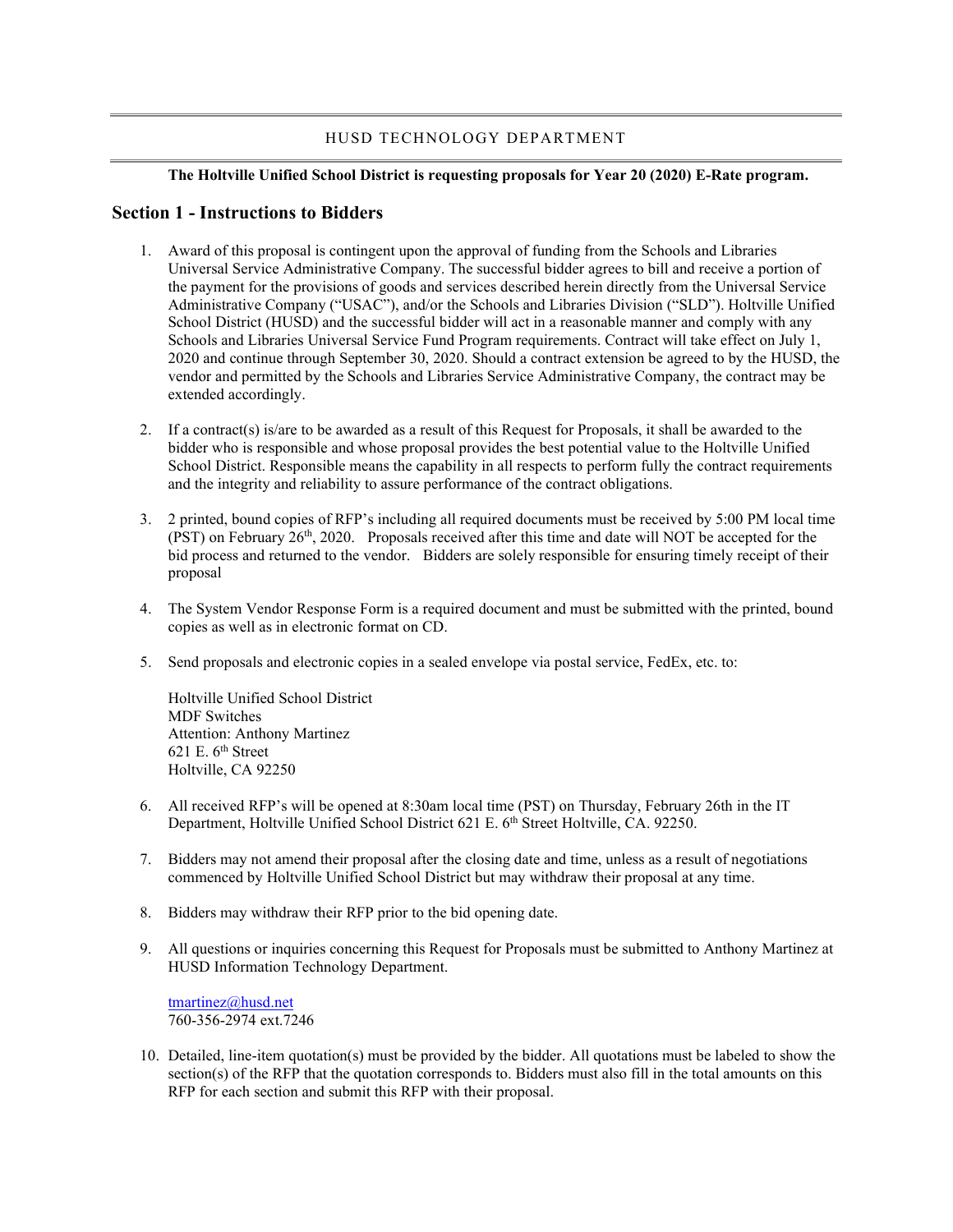- 11. Holtville's sales tax is 7.75%.
- 12. Bidders must complete all forms that are part of this RFP. HUSD will not accept bids unless these forms are completely filled out.
- 13. The Board of Education of the Holtville Unified School District reserves the right to accept or reject any and all proposals, to negotiate with any or all responsible bidders, and to waive any irregularities or informalities in this RFP.
- 14. Any amendments or clarifications of this RFP will be posted to the E-rate section of the Holtville Unified School District web site (same section where this RFP was posted).
- 15. HUSD has the right to purchase items and services over and above the quantities specified in this RFP.
- 16. HUSD has the right to purchase items and services specified in this RFP if the district does not receive funding from the Schools and Library Division. Pending limited or no funding from the Schools and Library Division, the district at its option may purchase all or part of the items and services agreed to in the signed contract(s) for this RFP.
- 17. All equipment and material must be new. Used, refurbished or repurposed equipment or material shall not be acceptable.
- 18. Protests must be submitted in writing to the district Business Manager and will be addressed on an individual basis in a timely manner.
- 19. A contract with the selected vendor(s) and HUSD will be executed by both parties once it is awarded by the HUSD Board of Education. If agreement on the terms and conditions that are acceptable to HUSD cannot be achieved by that timeframe, the district reserves the right to continue negotiations or to award the proposal to another vendor and begin negotiations with that vendor.
- 20. The District fully reserves the right to cancel this Agreement due to non-availability or non-appropriation of sufficient funds. The District shall notify the Vendor of its intention to terminate at the earliest possible time.
- 21. List of documents to be completed and submitted to HUSD with this RFP:
	- a. E-rate Certification
	- b. References
	- c. Noncollusion Affidavit
	- d. E-rate Service Provider Contact Information
	- e. This RFP with bidder's responses
	- f. Itemized and detailed quotations and labeled according to instructions.
	- g. 2 bound printed copies of RFP's and electronic copy (on CD in PDF format)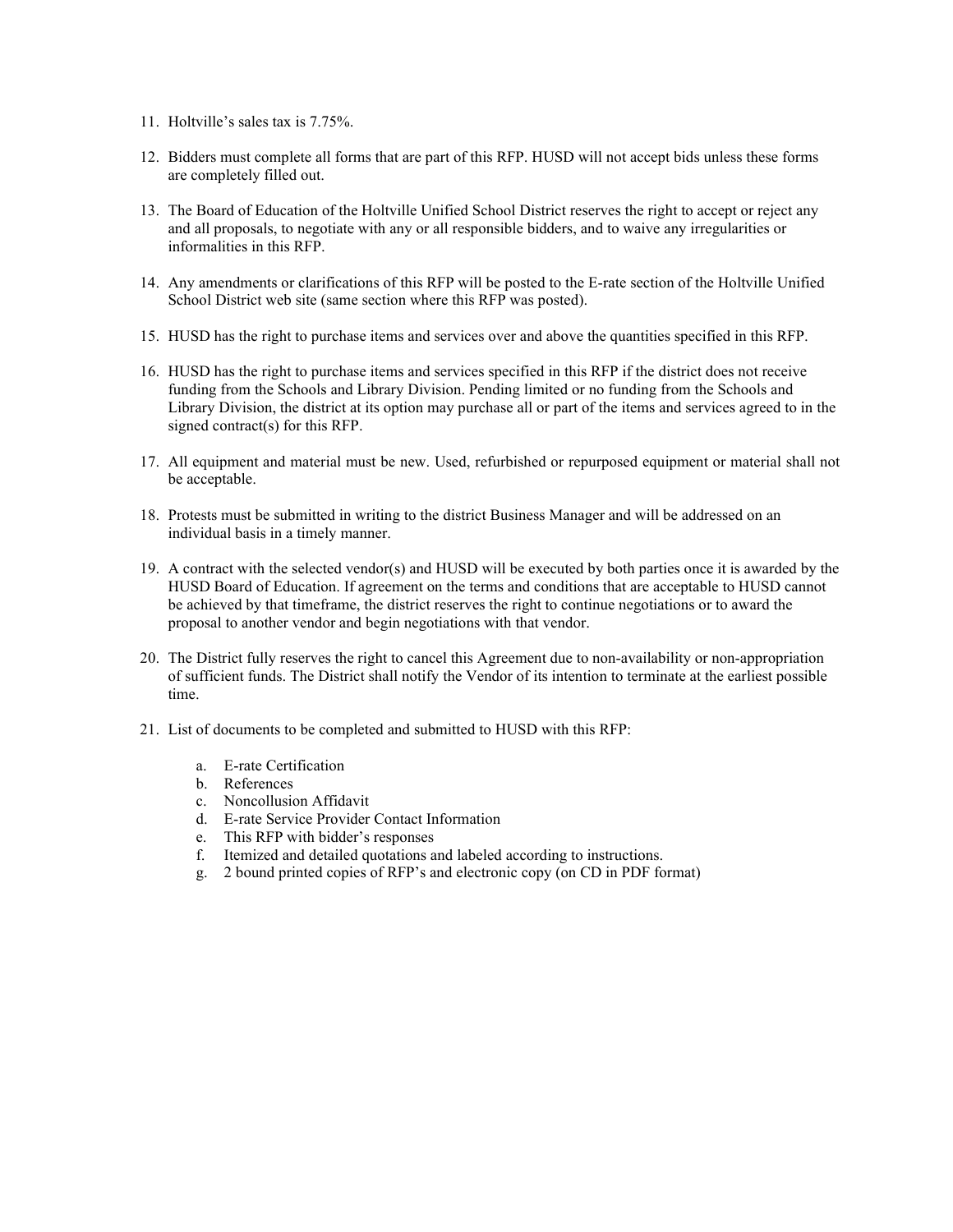## **Section 2 - Evaluation Factors for Award**

- 1. Any award to be made pursuant to this RFP will be based upon the proposal with appropriate consideration given to operational, technical, cost and management requirements.
- 2. Evaluations of offers will be based upon the vendor's responsiveness to the RFP and the total price quoted for all the items covered by the RFP.
- 3. The following elements will be the primary considerations in evaluating all submitted proposals and in the selection of a Vendor:
	- a. 55% Vendor's cost, including unit prices, labor rates, travel/trip charges, etc.
	- b. 20% Proposal preparation, thoroughness and responsiveness to this request for proposal.
	- c. 10% Vendor's experience, HUSD's prior experience with vendor (if any), overall installation and integration capabilities based upon performance record and availability of sufficient high quality vendor personnel with the required skills and experience for the specific approach.
	- d. 15% The extent to which the vendor's proposed solution fulfills HUSD's stated requirements as set out in this RFP.
- 4. HUSD may, at their discretion and without explanation to the prospective vendor's, at any time chose to discontinue this RFP without obligation to such prospective vendors.

District E-Rate Contact:

Anthony Martinez Technology Coordinator Holtville Unified School District tmartinez@husd.net 760-356-2974 ext.7246

Questions: Call 760-356-2974 ext. 7246 ask for Anthony Martinez.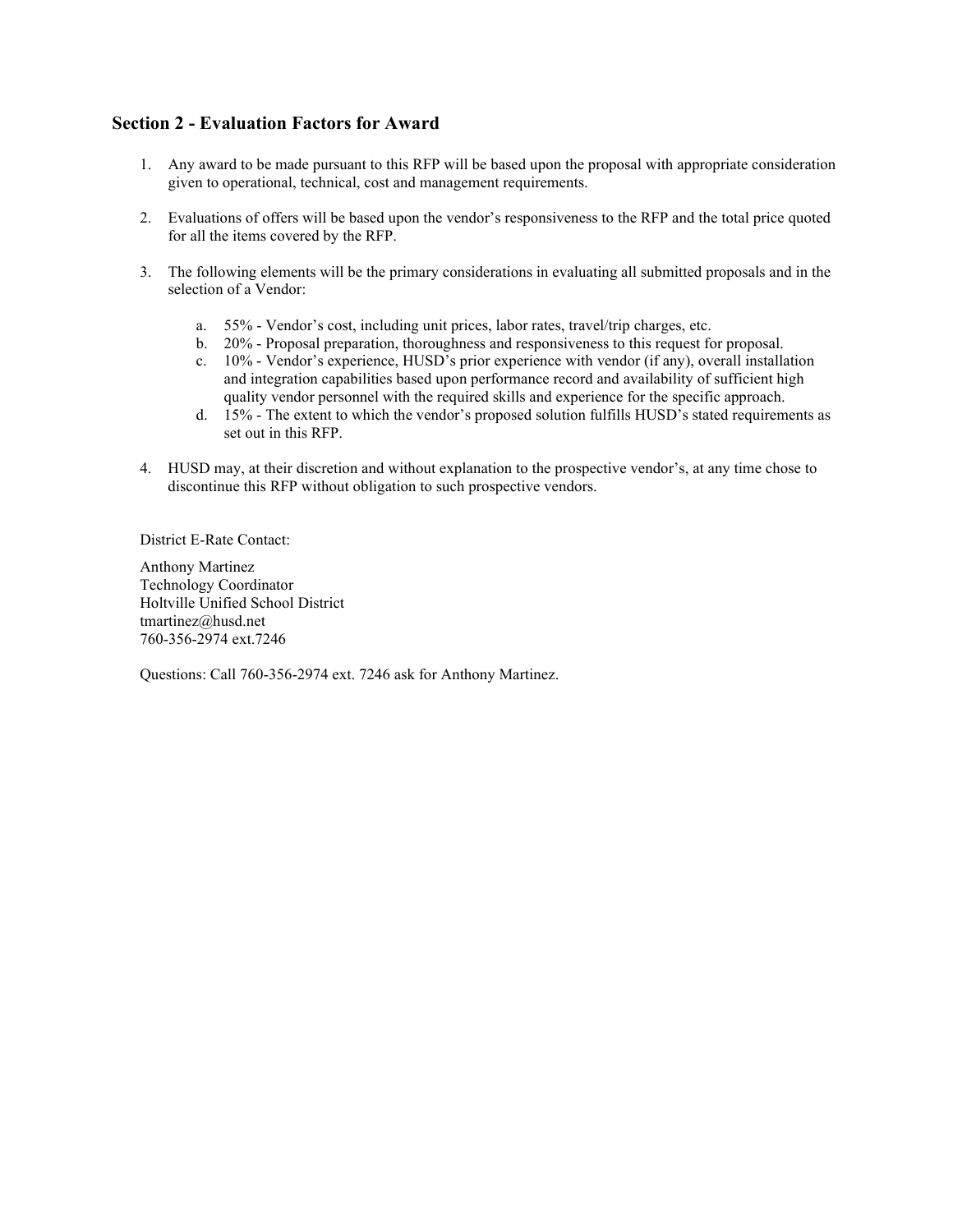## **Holtville Unified School District E-Rate Program Year 2020**

#### **E-Rate Certification**

|                     | certify that                                               |                                                                                                                   |
|---------------------|------------------------------------------------------------|-------------------------------------------------------------------------------------------------------------------|
|                     | (Print or type name)                                       | (Company name)                                                                                                    |
|                     |                                                            | is a service provider as defined by the E-Rate Program and has not been suspended or disbarred from participating |
|                     | by the Federal Communications Commission. Our SPIN $\#$ is | and we have operated                                                                                              |
| under this SPIN for | vears.                                                     |                                                                                                                   |

I also certify to the acceptance of the following:

- 1. All information necessary to respond to any SLD request for information such as PIA (Program Integrity Assurance), Item 25 Selective Review, Audit performed by the FCC, the SLD, or their designated authority, will be furnished completely and in a timely manner sufficient to meet any response deadlines;
- 2. In the event an appeal is necessary, all information necessary to complete the appeal will be furnished completely and in a timely manner to the Holtville Unified School District, it's attorney(s) or authorized agent;
- 3. Any contract awarded for E-Rate Program Year 2020 is contingent upon the receipt of a Funding Commitment Decision Letter (FCDL) from the SLD that awards the requested discounts in full. In the event of a partial funding or no funding is granted, the District reserves the right to cancel the contract in whole or in part;
- 4. The District will be invoiced for only the matching funds portion and it is our responsibility, as the E-Rate Service Provider, to invoice the SLD for the remaining "non-discount" portion;

In the event the Holtville Unified School District wishes to perform a SPIN change, permission will be granted within the contract terms, provided 14 days prior written notice is given.

 $\mathcal{L}_\text{max}$  , and the set of the set of the set of the set of the set of the set of the set of the set of the set of

(Original signature in blue ink) (Today's date)

(Print or type name)

 $\mathcal{L}=\mathcal{L}=\mathcal{L}=\mathcal{L}=\mathcal{L}=\mathcal{L}=\mathcal{L}=\mathcal{L}=\mathcal{L}=\mathcal{L}=\mathcal{L}=\mathcal{L}=\mathcal{L}=\mathcal{L}=\mathcal{L}=\mathcal{L}=\mathcal{L}=\mathcal{L}=\mathcal{L}=\mathcal{L}=\mathcal{L}=\mathcal{L}=\mathcal{L}=\mathcal{L}=\mathcal{L}=\mathcal{L}=\mathcal{L}=\mathcal{L}=\mathcal{L}=\mathcal{L}=\mathcal{L}=\mathcal{L}=\mathcal{L}=\mathcal{L}=\mathcal{L}=\mathcal{L}=\mathcal{$ 

\_\_\_\_\_\_\_\_\_\_\_\_\_\_\_\_\_\_\_\_\_\_\_\_\_\_\_\_\_\_\_\_\_\_

(Title)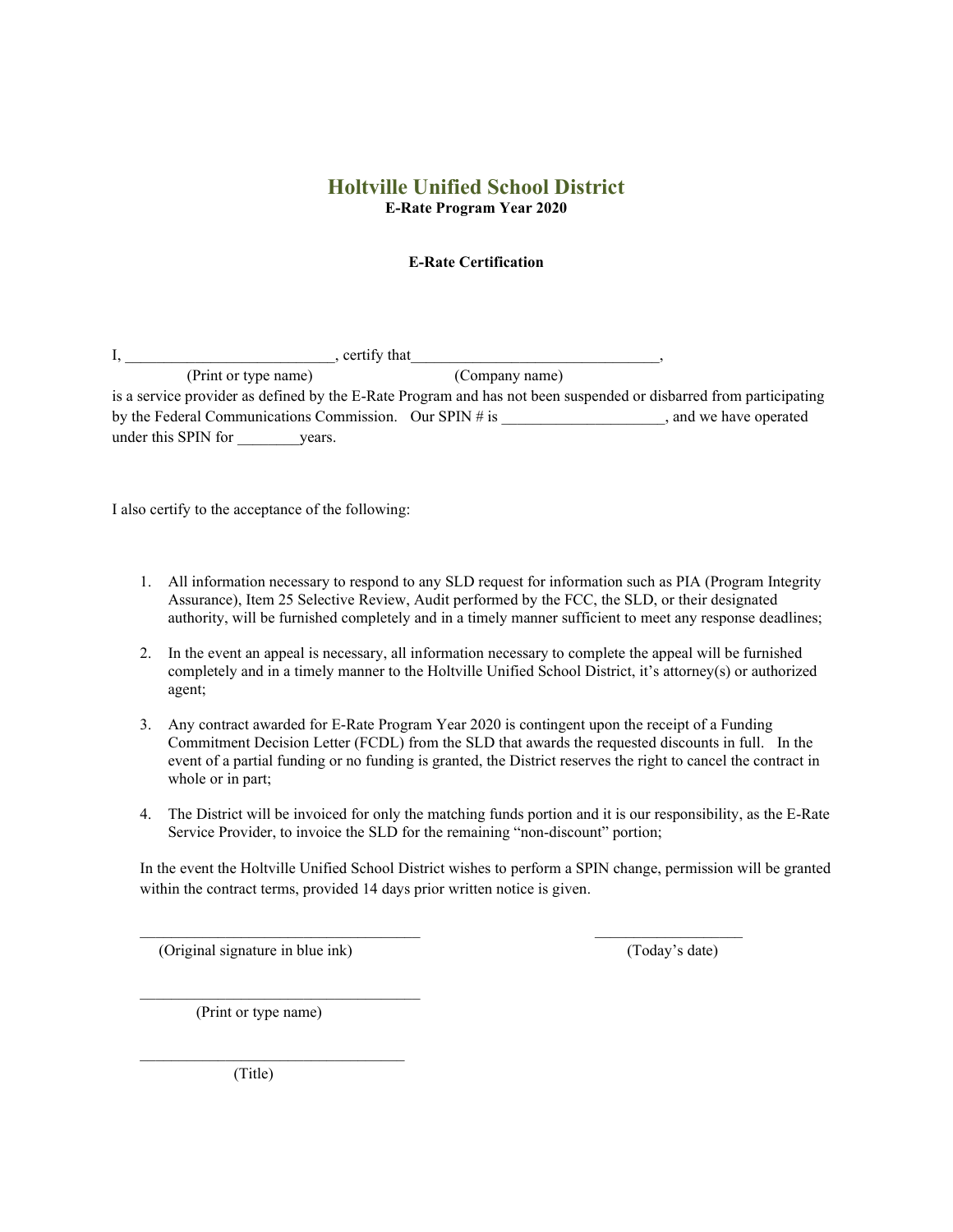## **Holtville Unified School District**

#### **E-Rate Program Year 2020**

#### **References**

Please provide a minimum of 3 professional references, specifically related to your past performance of projects of similar size and scope with other public school district in California. The Holtville Unified School District requests that these references be directly related to work performed within the guidelines of the E-Rate program.

\_\_\_\_\_\_\_\_\_\_\_\_\_\_\_\_\_\_\_\_\_\_\_\_\_\_\_\_\_\_\_\_\_\_\_\_\_\_\_\_\_\_\_\_\_\_\_\_\_\_\_\_\_\_\_\_\_\_\_\_\_\_\_\_\_\_\_\_\_\_\_\_\_\_\_\_\_\_\_\_\_\_\_\_\_\_\_\_\_\_\_\_\_

 $\_$  ,  $\_$  ,  $\_$  ,  $\_$  ,  $\_$  ,  $\_$  ,  $\_$  ,  $\_$  ,  $\_$  ,  $\_$  ,  $\_$  ,  $\_$  ,  $\_$  ,  $\_$  ,  $\_$  ,  $\_$  ,  $\_$  ,  $\_$  ,  $\_$  ,  $\_$  ,  $\_$  ,  $\_$  ,  $\_$  ,  $\_$  ,  $\_$  ,  $\_$  ,  $\_$  ,  $\_$  ,  $\_$  ,  $\_$  ,  $\_$  ,  $\_$  ,  $\_$  ,  $\_$  ,  $\_$  ,  $\_$  ,  $\_$  ,  $\_$  ,  $\_$  ,  $\_$  ,  $\_$  ,  $\_$  ,  $\_$  ,  $\_$  ,  $\_$  ,  $\_$  ,  $\_$  ,  $\_$  ,  $\_$  ,  $\_$  ,  $\_$  ,  $\_$  ,  $\_$  ,  $\_$  ,  $\_$  ,  $\_$  ,  $\_$  ,  $\_$  ,  $\_$  ,  $\_$  ,  $\_$  ,  $\_$  ,  $\_$  ,  $\_$  ,  $\_$  ,  $\_$  ,  $\_$  ,  $\_$  ,  $\_$  ,  $\_$  ,  $\_$  ,  $\_$  ,  $\_$  ,  $\_$  ,

 $\_$  ,  $\_$  ,  $\_$  ,  $\_$  ,  $\_$  ,  $\_$  ,  $\_$  ,  $\_$  ,  $\_$  ,  $\_$  ,  $\_$  ,  $\_$  ,  $\_$  ,  $\_$  ,  $\_$  ,  $\_$  ,  $\_$  ,  $\_$  ,  $\_$  ,  $\_$  ,  $\_$  ,  $\_$  ,  $\_$  ,  $\_$  ,  $\_$  ,  $\_$  ,  $\_$  ,  $\_$  ,  $\_$  ,  $\_$  ,  $\_$  ,  $\_$  ,  $\_$  ,  $\_$  ,  $\_$  ,  $\_$  ,  $\_$  ,  $\_$  ,  $\_$  ,  $\_$  ,  $\_$  ,  $\_$  ,  $\_$  ,  $\_$  ,  $\_$  ,  $\_$  ,  $\_$  ,  $\_$  ,  $\_$  ,  $\_$  ,  $\_$  ,  $\_$  ,  $\_$  ,  $\_$  ,  $\_$  ,  $\_$  ,  $\_$  ,  $\_$  ,  $\_$  ,  $\_$  ,  $\_$  ,  $\_$  ,  $\_$  ,  $\_$  ,  $\_$  ,  $\_$  ,  $\_$  ,  $\_$  ,  $\_$  ,  $\_$  ,  $\_$  ,  $\_$  ,  $\_$  ,  $\_$  ,

| Name of Client                |
|-------------------------------|
| Type (School District, etc.)  |
| Contact Person's Name         |
| Contact Person's Title        |
| Contact Person's Phone        |
| Contact Person's Email        |
| <b>Total Project Cost</b>     |
| Description of Work Performed |
|                               |

| Name of Client                |  |
|-------------------------------|--|
| Type (School District, etc.)  |  |
| Contact Person's Name         |  |
| Contact Person's Title        |  |
| Contact Person's Phone        |  |
| Contact Person's Email        |  |
| <b>Total Project Cost</b>     |  |
| Description of Work Performed |  |

\_\_\_\_\_\_\_\_\_\_\_\_\_\_\_\_\_\_\_\_\_\_\_\_\_\_\_\_\_\_\_\_\_

\_\_\_\_\_\_\_\_\_\_\_\_\_\_\_\_\_\_\_\_\_\_\_\_\_\_\_\_\_\_\_\_\_

| Name of Client                |
|-------------------------------|
|                               |
| <b>Contact Person's Name</b>  |
| Contact Person's Title        |
| Contact Person's Phone        |
| Contact Person's Email        |
| <b>Total Project Cost</b>     |
| Description of Work Performed |
|                               |